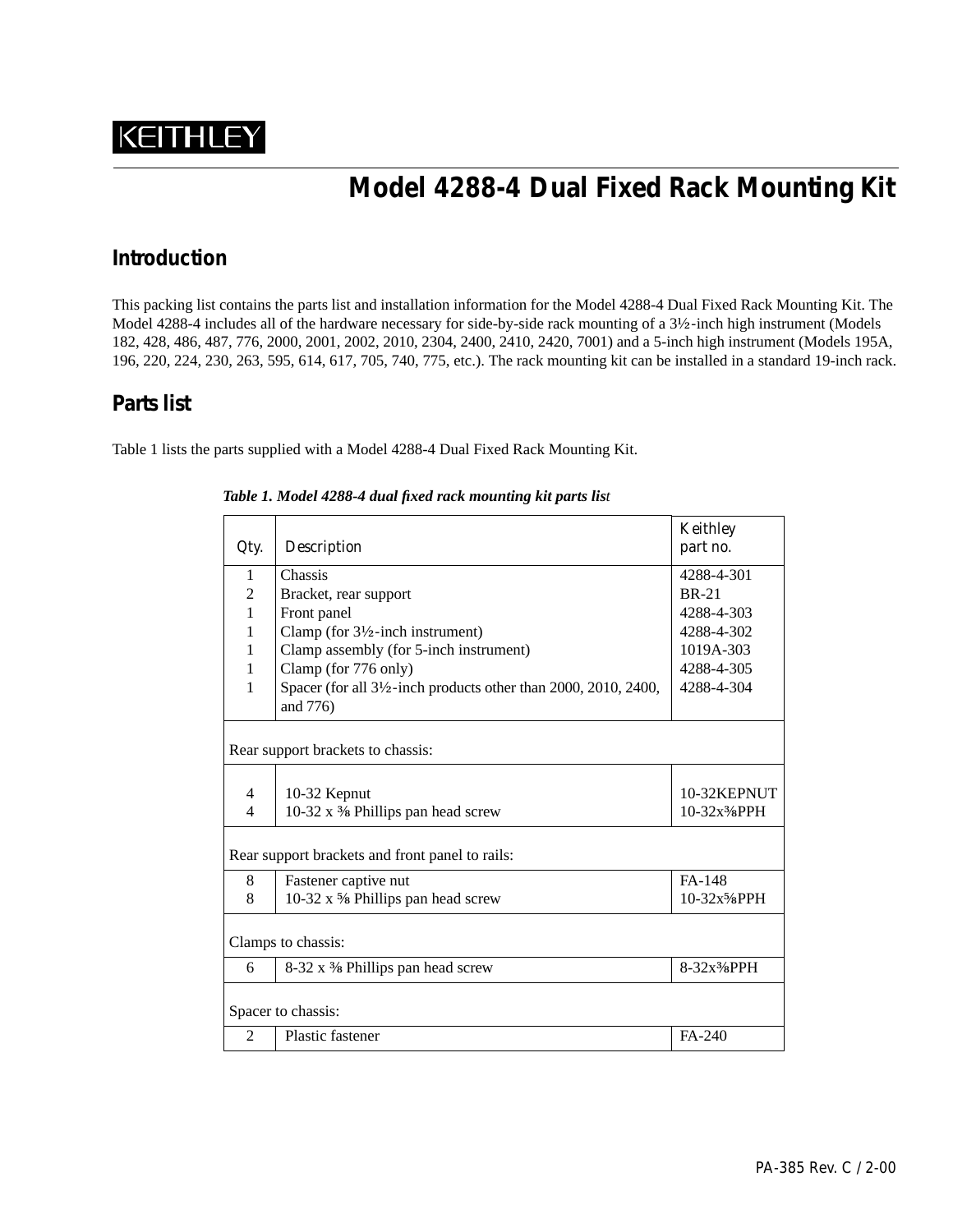#### **Rack preparation**

- 1. Select a location in the rack. The assembly will take up 5¼ inches of vertical space.
- 2. Hold up the front panel at the selected location in the rack. The four slotted mounting holes in the front panel dictate the location of the captive nut fasteners on the four rack rails. Mark where the fasteners are to be installed.
- 3. Referring to Figure 1, install four fasteners so that the captive nuts are located behind the appropriate holes on the front rack rails.





#### **Instrument preparation**

- 1. Remove the handle from the 3½-inch instrument. There are two styles of handles; the newer style has orientation arrows at each handle end that are molded onto the plastic.
	- A. With the old style handle, rotate it to the uppermost position. With the new style, rotate it under the instrument until the arrows on the handle ends line up with arrows on the mounting ears.
	- B. Pull out on the handle ends until the handle is clear of the mounting ears, and then remove the handle.
- 2. Remove the screw that secures each mounting ear to the case, and remove both mounting ears.

#### **NOTE**

Save all removed parts for reinstallation if the instrument is ever removed from the rack in the future.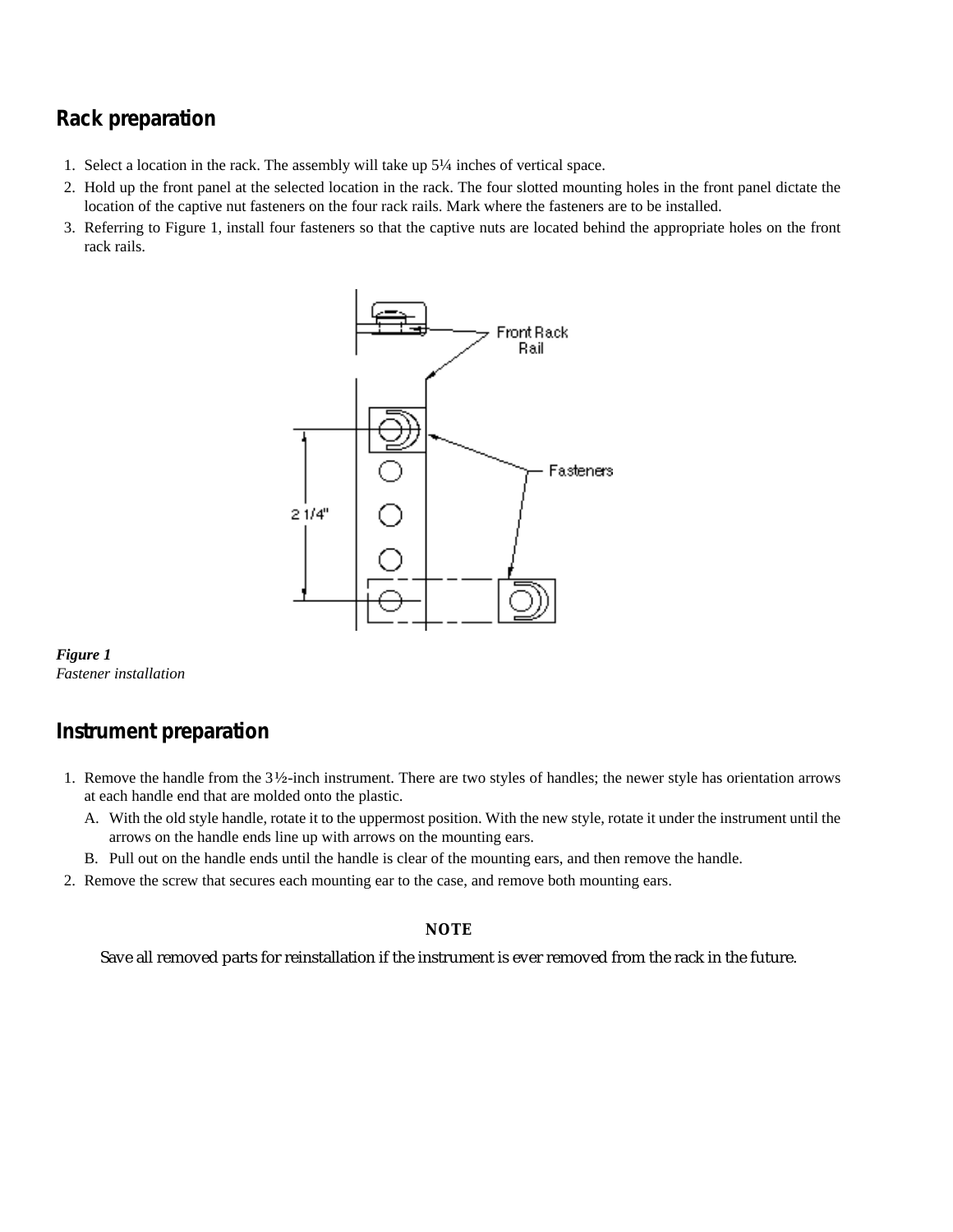#### **Mounting kit installation**

Refer to Figure 2 to install the chassis, support brackets, and front panel in the rack and attach the instruments to the chassis.



*Figure 2 Mounting kit installation*

- 1. Loosely attach the rear support brackets to the chassis with Kepnuts and the  $10-32 \times \frac{3}{8}$  screws.
- 2. Position the chassis assembly in the rack to adjust the rear support brackets and note the location for the captive nut fasteners on the rear rack rails.
- 3. Install four fasteners so that the captive nuts are located behind the appropriate holes on the rear rack rails.
- 4. Loosely attach the chassis assembly to the front and rear rack rails with 10-32 x ⅝ screws. Secure the rear support brackets to the chassis.
- 5. Loosely attach the front panel to the rack rails.
- 6. Install spacer (see Figure 3).
- 7. Slide the instruments onto the chassis shelf from the rear of the rack. The feet of the 3½-inch instrument will fit into holes in the shelf. The front panel will stop the 5-inch instrument. See the Model 776 installation if applicable.
- 8. Attach the clamps to the chassis shelf with 8-32 x  $\frac{3}{8}$  screws. (The clamps should extend over the lip on the rear panel of the instruments.) Note that there are two sets of mounting holes for clamping 3½-inch high instruments of different lengths.
- 9. Tighten all screws.